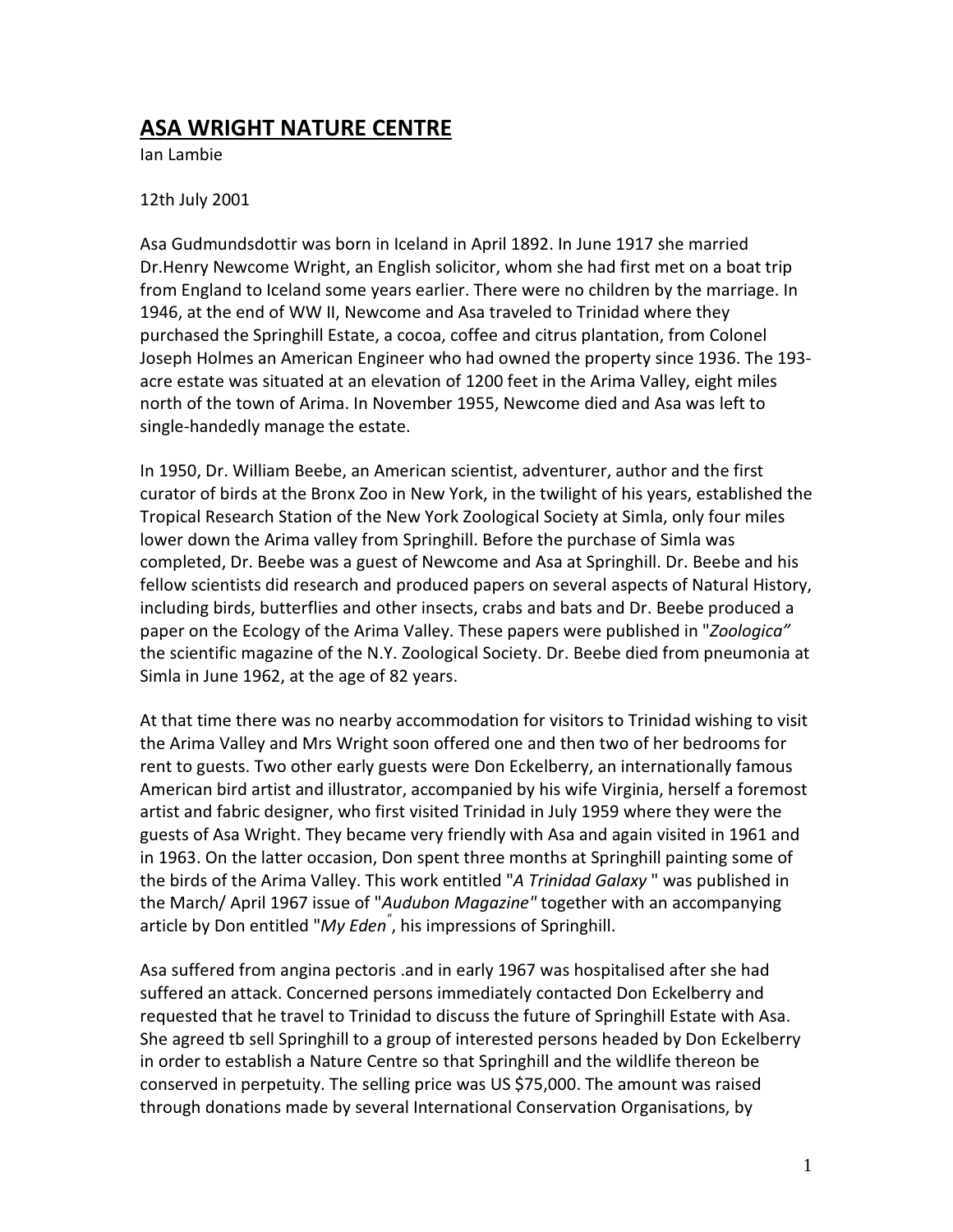corporate citizens and by several persons, many of whom had been the guests of Asa at Springhill over the years.

On 27th October 1967 the deed transferring the Springhill Estate from Mrs.Asa Wright to the Royal Bank Trust Co., the trustees of the Asa Wright Nature Centre, was signed and on 5<sup>th</sup> November, 1967 the Asa Wright Nature Centre was officially opened by Sir Hugh Wooding, the Chief Justice of Trinidad and Tobago. The Asa Wright Nature Centre is a not-for-profit Trust established to preserve part of the Arima Valley in its natural state and to create a Conservation and Study area for the enjoyment of all persons.

The early years were some very difficult times for the fledgling Nature Centre. With poor communication, few guests, and little income, coupled with civil unrest in Trinidad and Tobago, the Nature Centre was forced to close its doors from 15th May 1970 until 5th February, 1971.

Asa Wright died on 6th February, 1971. Interest- free loans from some of the Board Members assisted the Nature Centre in meeting its financial commitments but it was not until 1974 after the Asa Wright Nature Centre had appointed Wonder Bird Tours of New York as its Booking Agent that the Nature Centre balanced its budget for the first time. With an increasing number of North Americans traveling "south" and many of this number being interested in nature and in birdwatching it was very convenient to have the Nature Centre's "Front Desk" in New York in order to service and to give information to these prospective guests.

Meanwhile in 1970 the Tropical Research Station at Simla was closed, and in January 1975 the 240-acre Simla property, a gift from the N.Y. Zoological Society was transferred to the Bank of Nova Scotia Trust Co. which had replaced the Royal Bank Trust Co. as the trustees of the Asa Wright Nature Centre.

Nature Centres in the United States and Nature Reserves in the U.K. obtain most of their funding from donations made by Corporate citizens, from gifts, from bequeaths and through annual Government, State or local City grants . In Trinidad and Tobago non-Government Environmental organisations have to work very hard at fund-raising if they are to achieve their objectives.

The Asa Wright Nature Centre was fortunate to own a building which could be used as a naturalists lodge and was thus able to generate revenue to meet its goals. However the Board of Management of the Asa Wright Nature Centre has never lost sight of its main objectives of Environmental Conservation and Environmental Education and over the years any surplus funds have been used to purchase additional forested lands in the Arima Valley, at Lalaja Road and more recently in the Aripo Valley, to preserve as Conservation areas and Wildlife Sanctuaries.